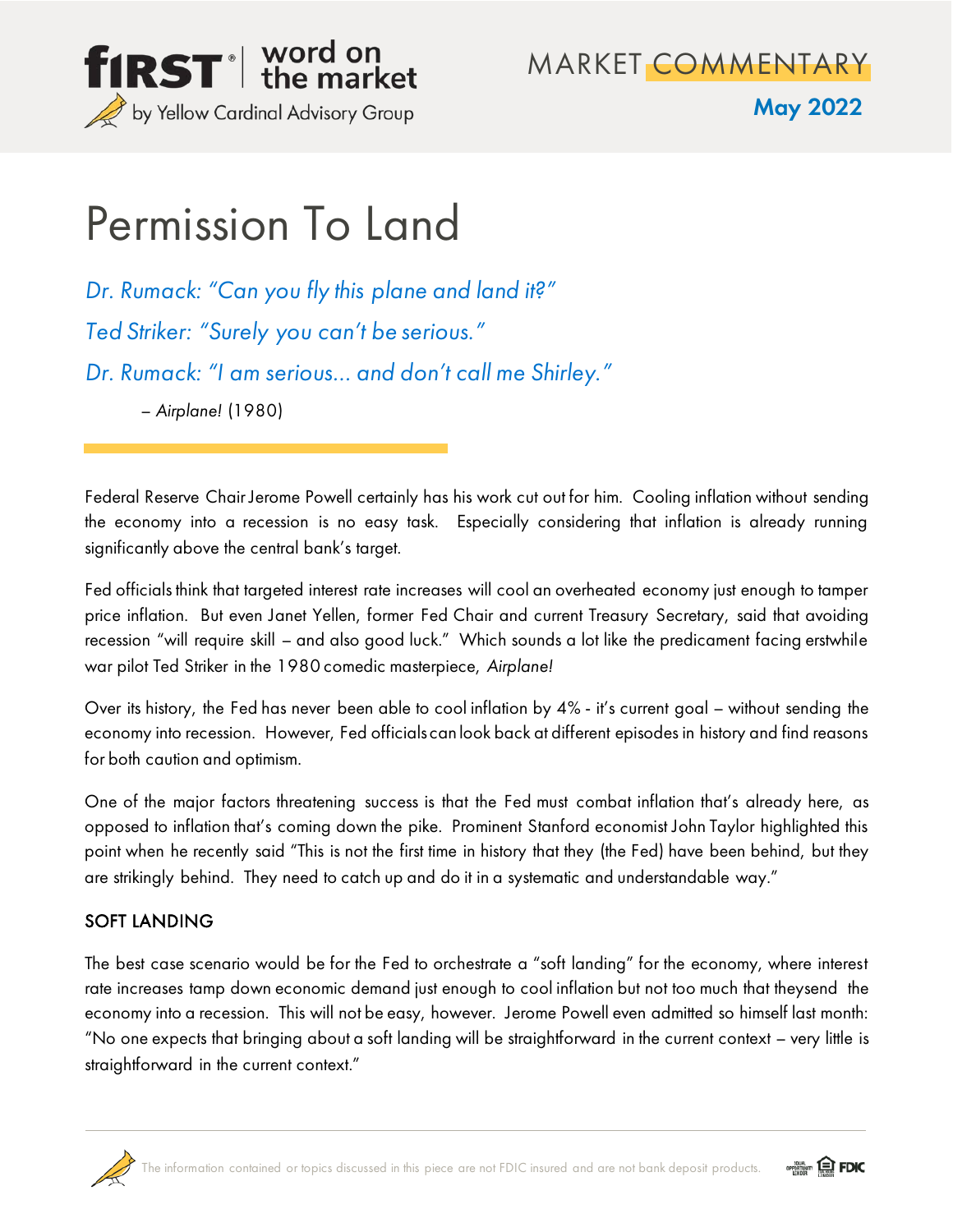

## MARKET COMMENTARY

May 2022

The Fed has been able to achieve this result in the past (see chart at right), albeit under different circumstances.

In the early 1990's, former Federal Reserve Chair Alan Greenspan hiked interest rates by 3% in 1994 without causing economic growth excluding the impacts of inflation (measured by real GDP) to go negative.



Two major differences between then and now are that 1) the unemployment rate is already exceptionally low, signaling a tight labor market, and 2) inflation (measured by the change in prices of personal consumption expenditures excluding food energy, or "Core PCE") is already embedded in the economy.

#### DELAYED LANDING

The main obstacle to executing a soft landing might be the fact that inflation is already here. As John Taylor

pointed out, the Fed is behind the curve in terms of preventing inflation, thereby compicating its policy response.

Historically, the Fed faced a similar set of circumstances in the mid-1970's. The policy response then was to raise interest rates at a measured pace in the



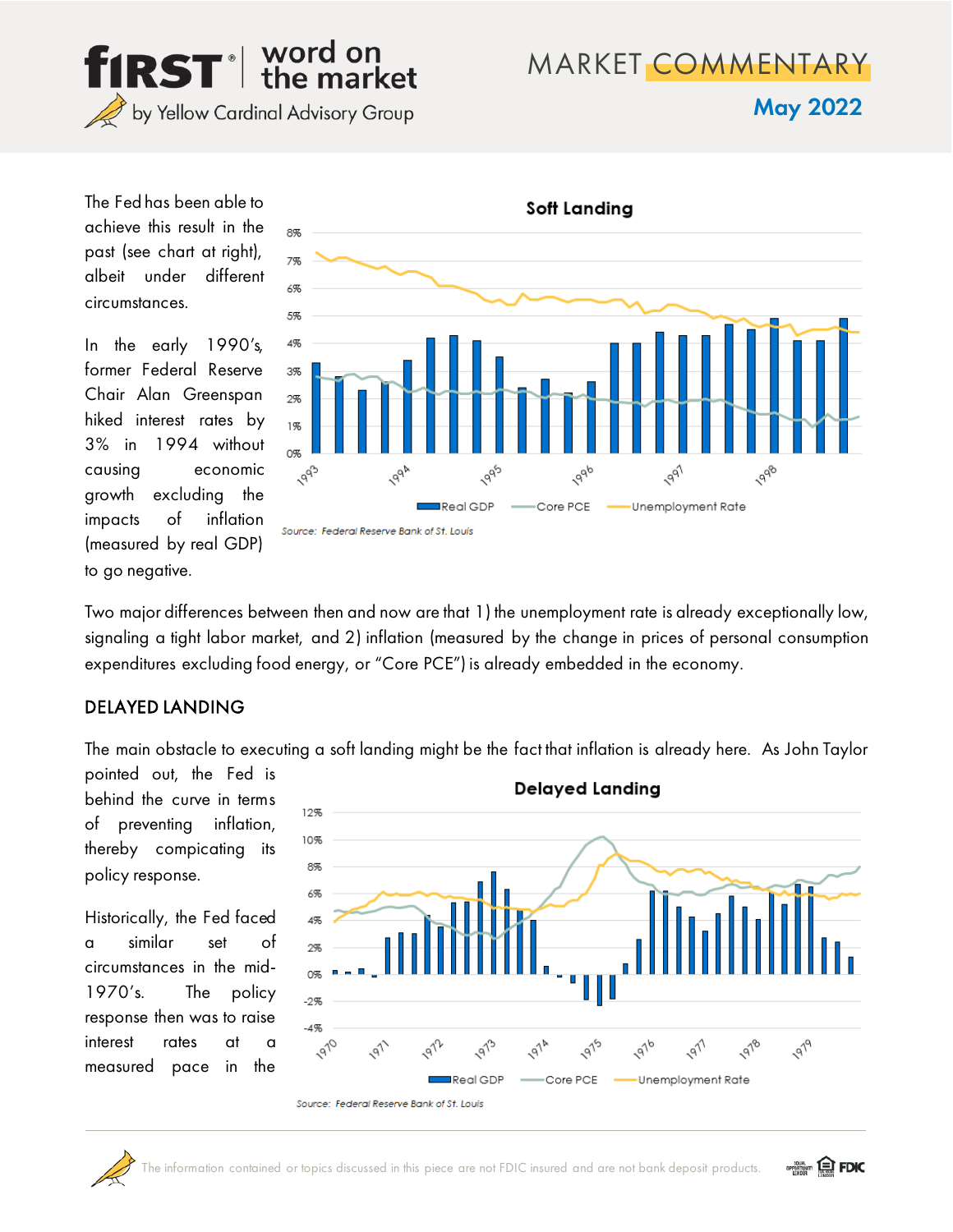

MARKET COMMENTARY May 2022

hopes of avoiding a "hard landing."

As you can see in the chart on the previous page, this course of action didn't quite work out as planned. Inflation remained high (and actually increased), the economy experienced a recession, and unemployment rose. While the Fed was able to avoid forcing the economy into a severe recession, the underlying problems were not resolved.

#### HARD LANDING

Following the "delayed landing"discussed above, Federal Reserve Chair Paul Volcker decided that the only way to contain inflation would be to dramatically rise interest rates. So, that's exactly what he did.

By June of 1981, Volcker had raised the Fed's federal funds rate to 20%  $(!)$ .

As you can see in the chart at right this spike higher in interest rates was able to halt inflation, sending the Core PCE lower, but at the price of forcing the economy into a double-dip recession that saw the unemployment rate jump from around 6% to over 10%.



The long-term economic gains evenually outweighed the short-term pain, but there was still a fair amount of hardship along the way.

Given the degree to which inflation is outpacing the Fed's 2.0% target, it seems unlikely – but not impossible – for the Fed to engineer a soft landing. Especially when considering that the Fed will also be looking to shrink its ~\$9 trillion bond portfolio along the way.



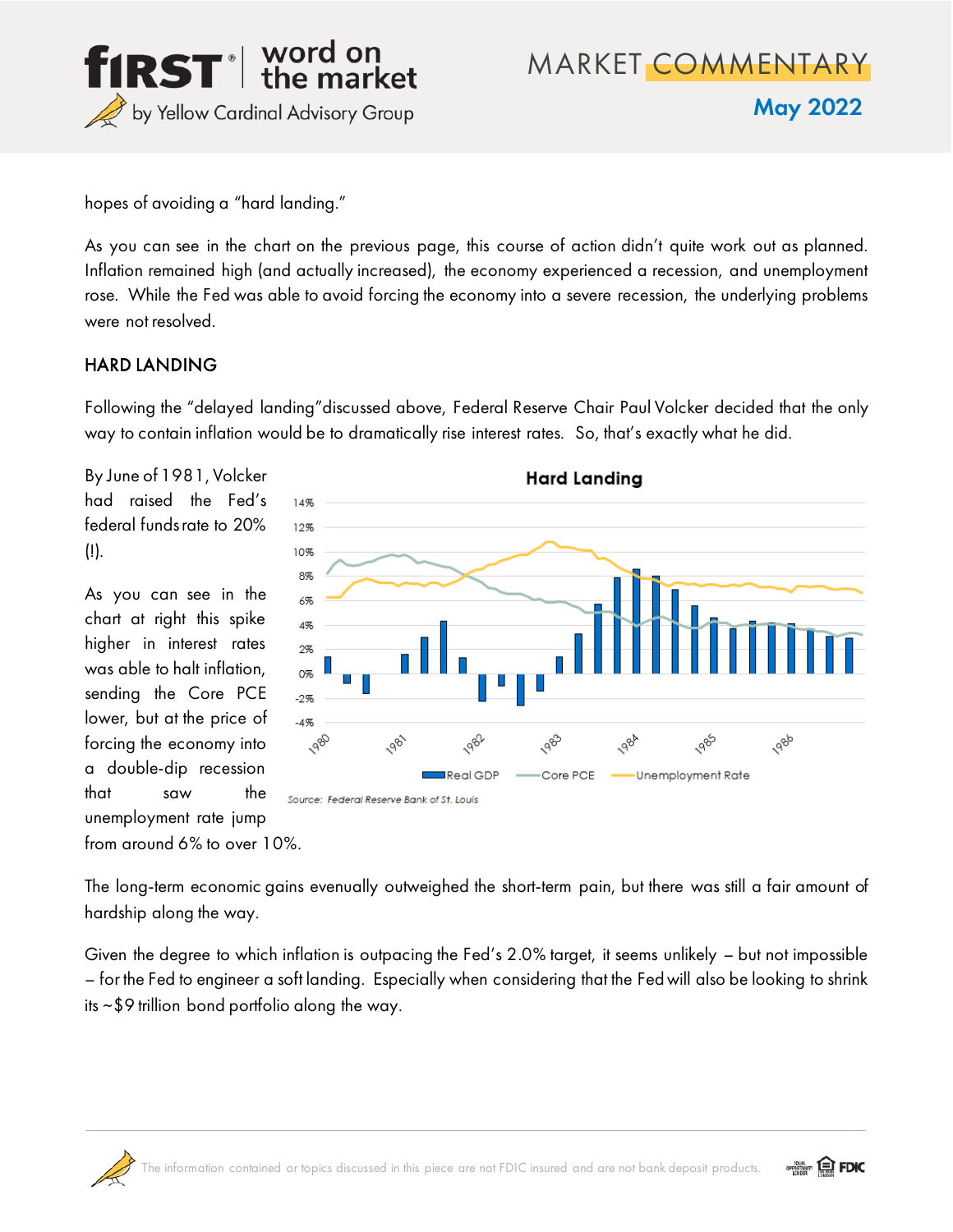

Despite the challenges facing the Federal Reserve, we continue to believe that the macroeconomic picture is likely to be one of positive, yet moderating, growth (excluding the negative Q1 GDP report, which we view as an aberration caused by certain timing issues) combined with elevated inflation – a set of circumstances we've dubbed "moderate resilience". As such, we will continue to focus on "value" and "quality" as this economic cycle matures.

Stock market volatility, thus far, has largely been due to valuations resetting lower rather than a significant deterioration in the fundamentals. Throughout the past year, we have trimmed "riskier" assets in client portfolios (stocks and alternatives) to maintain a relative balance with lower volatility securities, like fixed income and hedges against market volatility.

We have become slightly underweight equities in general and we continue to favor "value" and "quality" within the large-cap domestic market. We've also taken steps to become more defensive in terms of our sector weightings in our individual equity portfolios. We also prefer developed markets over emerging markets, due to better insulation from the negative impacts of inflation.

In the fixed income area, we remain focused on higher quality credit-sensitive securities (with less exposure to the more cyclical areas of the market) with shorter maturities as a hedge against potentially rising interest rates.

Within the alternative market segments, we have maintained an emphasis on "real assets" (think commodities and, to a lesser extent, real estate) as a hedge against the potential for continued inflation. We maintain an overweight to the diversified alternative sector as a hedge against market volatility.